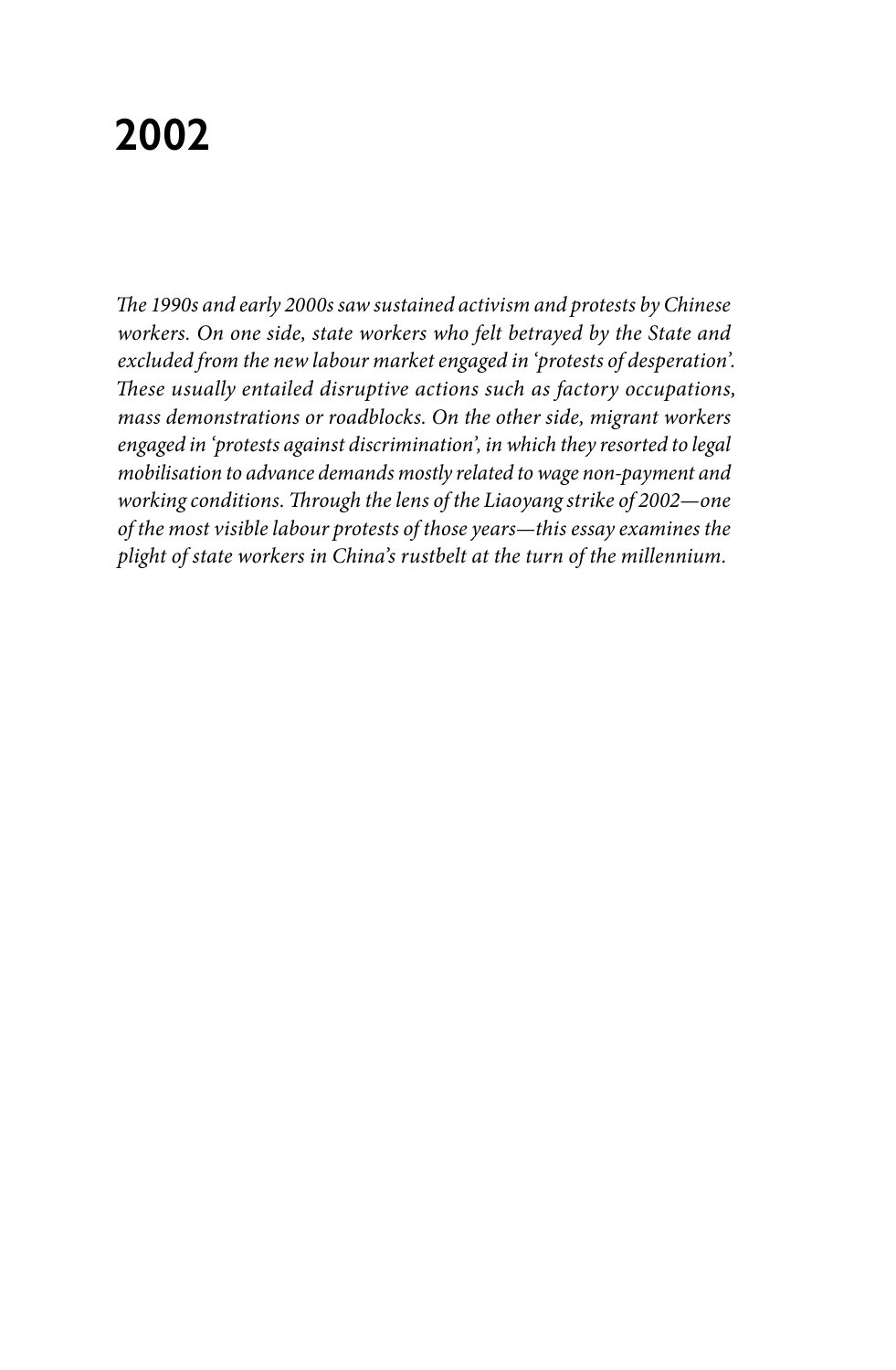## **The Liaoyang Strike and the Unmaking of Mao's Working Class in China's Rustbelt**

Ching Kwan LEE

F<br>Mac or more than a week in mid-March 2002, tens of thousands of workers marched through the streets of Liaoyang, an old industrial town in China's northeastern rustbelt. Some carried a huge portrait of the late Mao Zedong that was mounted on four shoulder poles and accented by a red ribbon fastened in a knot at the top of the frame. While some people passionately sang the *Internationale*, an old woman cried aloud: 'Chairman Mao should not have died so soon!' Fuelled by simmering anger at the corrupt local government and pressed by economic difficulties after their state-owned enterprises (SOEs) went bankrupt, workers from as many as twenty factories at one point demonstrated in front of the Liaoyang City government building. They demanded payment of back wages, pensions and unemployment allowances owed them for months, even years. But, most shocking to the authorities, they insisted on the removal of the head of the local legislature and former mayor whose seven-year leadership had spawned rampant corruption and wreaked havoc in the lives of local people. Overseas human rights organisations claimed it was the largest collective act of defiance since the bloody crackdown of the 1989 Tiananmen Incident (see Zhang's essay in the present volume), only this time workers were the major social group present—no intellectuals, students or private entrepreneurs joined their protests—and the official press censored the incident at both the municipal and the national levels.

Liaoyang had the look of many an old industrial town in the northeastern province of Liaoning. A pervasive greyness and an air of morbidity beset what once was a proud and buzzing industrial centre boasting a dozen major military equipment factories and a nationally renowned chemical plant built with French technological assistance in the early 1970s. Inklings of such past glory could still be found in the faces of the many unemployed workers gathering in makeshift 'labour market spots' (劳务市场), holding in their hands or hanging around their necks placards announcing their skills: plumber, electrician, nanny, seamstress, and so on. Abandoned brick workshops punctured with broken windowpanes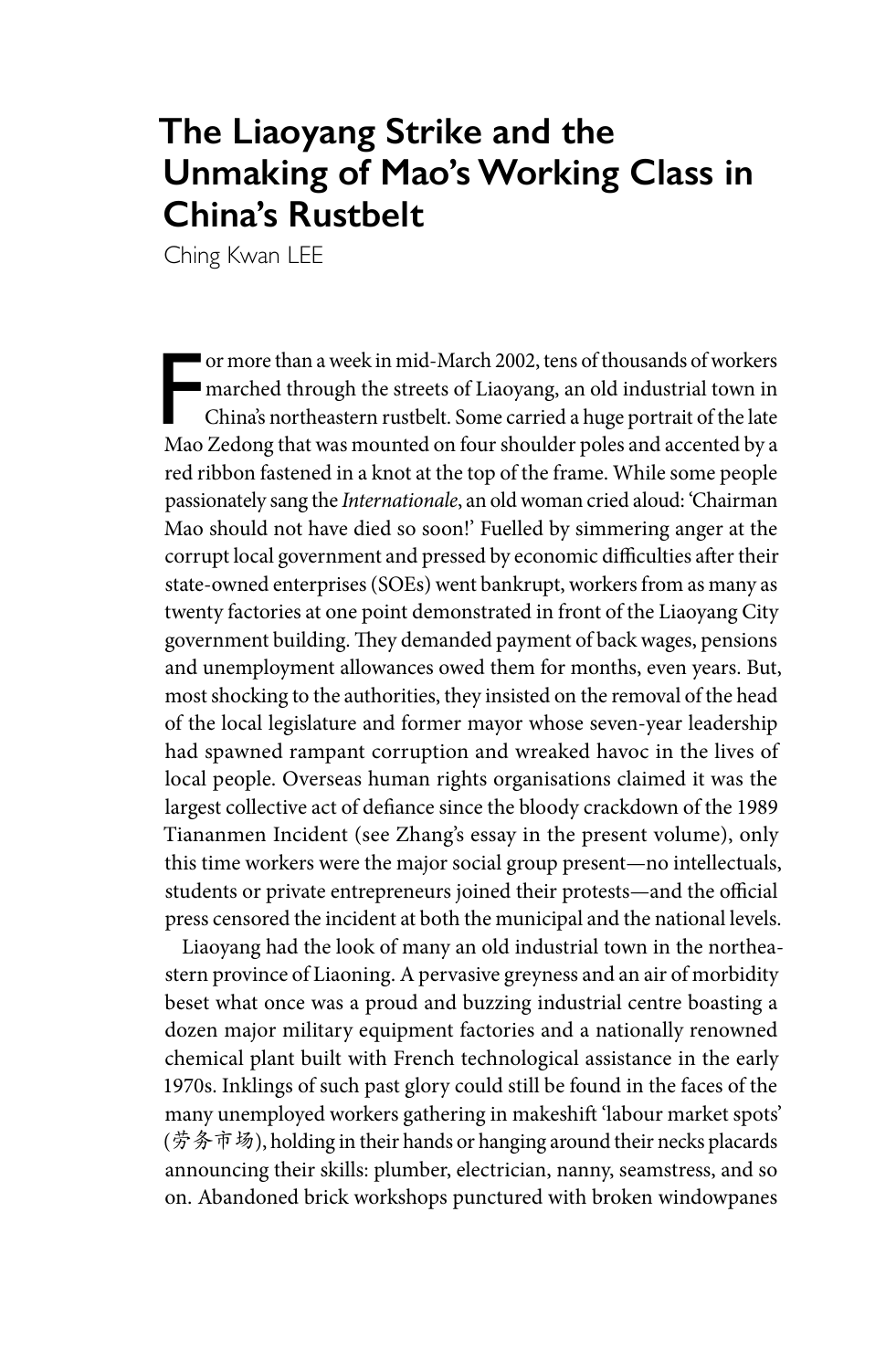lined the main road leading into this city of 1.8 million, one of which was the Liaoyang Ferro-Alloy Factory, or Liaotie (辽铁), the epicentre of the protests. For four years, the 3,000 employees of this SOE had petitioned the local government, charging the enterprise's management with financial irregularities and non-payment of wages, pensions, unemployment allowances and medical reimbursements. The columns near the building's main entrance were covered with posters and open letters. One open letter, addressed to 'All the People in Liaoyang', read:

We the working masses decide that we cannot tolerate such corrupt elements who imposed an illegal bankruptcy on our factory. We must take back justice and dignity. We will not give up until we get all welfare payments, unpaid wages, and compensation back … Our respected compatriots, brothers and fathers, we are not anti-Party, antisocialism hooligans who harm people's lives and disrupt social order. Our demands are all legal under the Constitution and the laws … Let's join forces in this action for legal rights and against corruption. Long live the spirit of Liaoyang!

Pointed and impassioned, the letters made resounding accusations against local government corruption and collusion with enterprise management. The panoply of worker compensation specified by central government policy remained an empty but tantalising promise. Liaotie workers' grievances were shared by many other workers throughout China's cities and especially across the northeast. Yet workers' interests were fractured. A disillusioned former Party secretary of one of the many factories participating in this protest explained to me that different groups of protesting workers participated with their own unresolved balance books in their heads. They came together in holding the local government responsible for their plight:

First, there were laid-off workers who did not get their 180-yuan monthly allowance. Then, there were retired workers complaining about not getting a special allowance promised by the central government two years ago. It was stipulated then that, for each year of job tenure, they should be paid an additional 1.8 yuan monthly for their retirement wages. Third, there were retired cadres whose career dated back to the pre-revolutionary era complaining about unequal treatment of retirees. There was a policy for military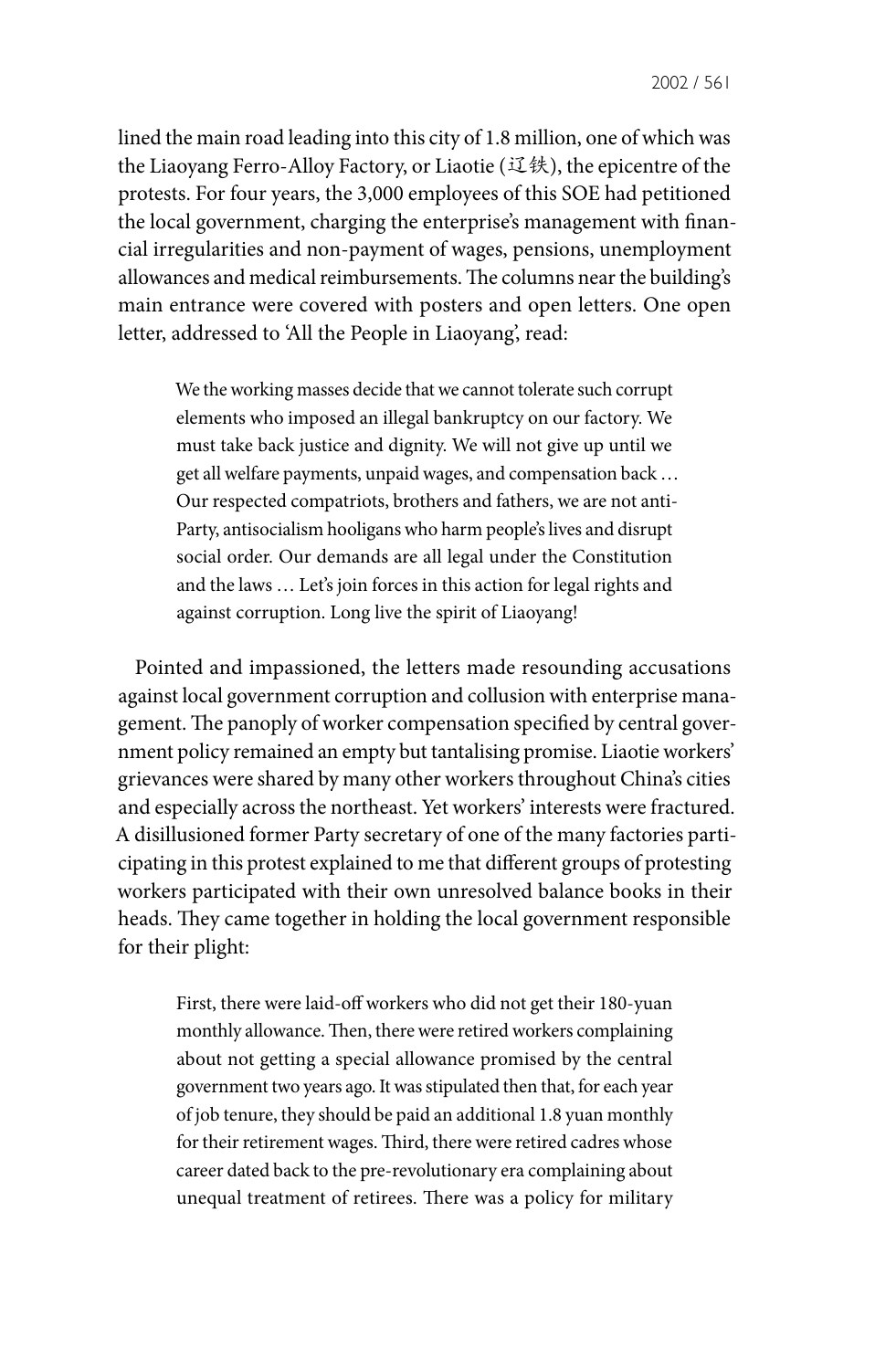personnel who were with the Chinese Communist Party [CCP] before 1949 to get 1,800 yuan a month as pension, but those who surrendered to the CCP at the end of the anti–Japanese War were given only half of that amount. The latter group was of course furious … Then, there were banners saying: 'We want to eat', 'Return us our wages' … People are nostalgic about the time of Chairman Mao, when everyone had jobs and society was stable and equal … After devoting my life to political education work, I now feel my efforts have all been wasted. Since the early 1990s, after they started the director responsibility system, I as the Party secretary was sidelined, and he [the director] could rule and decide on personnel matters however he wanted—no restraint at all.

#### A Time of Reckoning

Thanks to its cross-factory participation and its explicit political demands, the Liaoyang protest received intense international media attention. Despite the rapid collapse of inter-workplace rebellion, its short-lived existence signalled to the regime the possibility of an escalated workingclass rebellion beyond the predominant pattern of localised, single-factory mobilisations, spurred by economic and livelihood grievances related to wages, pensions, health benefits and bankruptcy compensation. In terms of sociological significance, it was this latter type of 'cellular activism' that had become paradigmatic in the Chinese reform era. Police statistics on demonstrations, startling as they were, captured only a small part of the phenomenon. In Liaoning Province alone, between 2000 and 2002, more than 830,000 people were involved in 9,559 'mass incidents' (群体性事件), or an average of ten incidents each involving ninety people every day for nearly three years.<sup>1</sup> Nationwide, the Ministry of Public Security recorded 8,700 such incidents in 1993, rising to 11,000, 15,000 and 32,000 in 1995, 1997 and 1999, respectively.<sup>2</sup> In 2003, three million people—including farmers, workers, teachers and students—staged some 58,000 incidents.<sup>3</sup> Among them, the largest group consisted of 1.66 million laid-off, retired and active workers, accounting for 46.9 percent of the total number of participants that year.4 The surge in social unrest continued from 2004 to 2005, as the Ministry of Public Security announced a rise from 74,000 to 87,000 cases of riots and demonstrations during these two years.<sup>5</sup>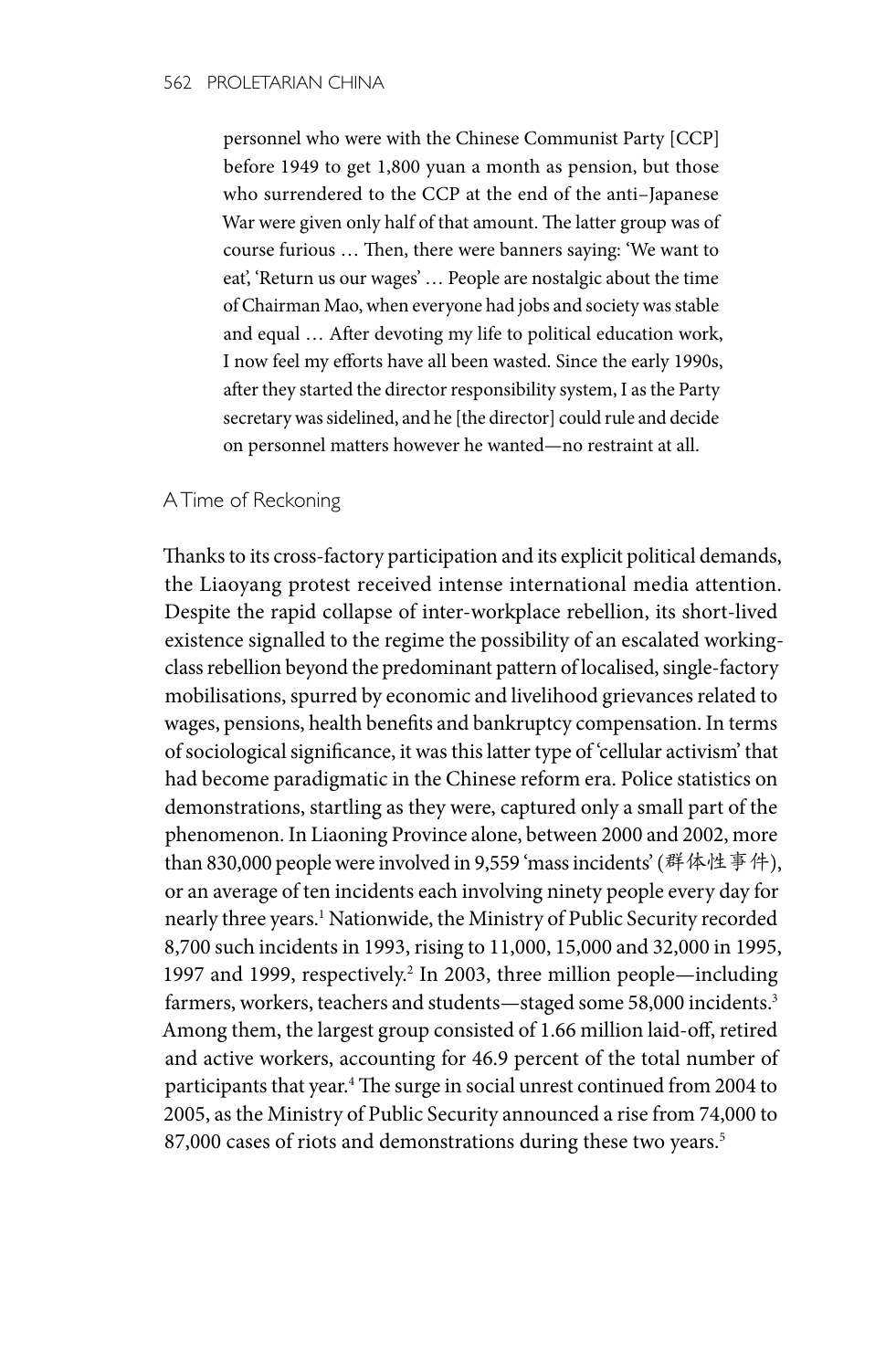Rampant non-payment of wages, pension defaults and the general collapse of the enterprise welfare system had triggered this trend of increasing labour strife among China's massive laid-off and retired proletariat. The total number of workers in state and collective enterprises who were owed unpaid wages increased from 2.6 million in 1993 to 14 million in 2000, according to official trade unions statistics.<sup>6</sup> In Shenyang, the provincial capital of Liaoning, a survey showed that, between 1996 and 2000, more than one-quarter of retired workers were owed pensions and one-quarter of employed workers were owed wages.7 Adding insult to injury, in 2002, the Chinese Government had begun experimenting with a one-time severance compensation scheme that translated each year of job tenure into 470 yuan (in Shenyang; the rates were lower for smaller cities and they varied across industries). Many workers simply rejected the idea that 'job tenure' could be put up for sale; many others found it repugnant that the value of their labour for socialism was now reduced to a pittance, while the state permanently relinquished responsibility for its workers. With glaring gaps in the new welfare safety net, the estimated twenty-seven to forty million workers shed from their work units in the state and collective sector since 1995 were plagued by a profound sense of insecurity.8 Across the country, in rage and desperation, workers were wrestling with explosive questions: Who should be held responsible for the collapse of enterprises the regime had for years touted as workerowned? How much should workers' lifelong contribution to socialism be worth now? Who should be paying for it? How much for every year of job tenure? Why are pension regulations and bankruptcy laws not implemented? In short, workers were contesting the value of their labour in the broadest sense, not just the amount of severance compensation, but also the meaning of labour, the basis of legitimate government and the principles of a just society. The 1990s was a time of reckoning between workers who had come of age under Maoist socialism and the post-Mao reform regime.

#### Cellular Activism

A notable feature of rustbelt worker unrest was that it was organised around localised, bounded work units or their subgroups, whose boundaries were defined and segmented by state policies. Cellular activism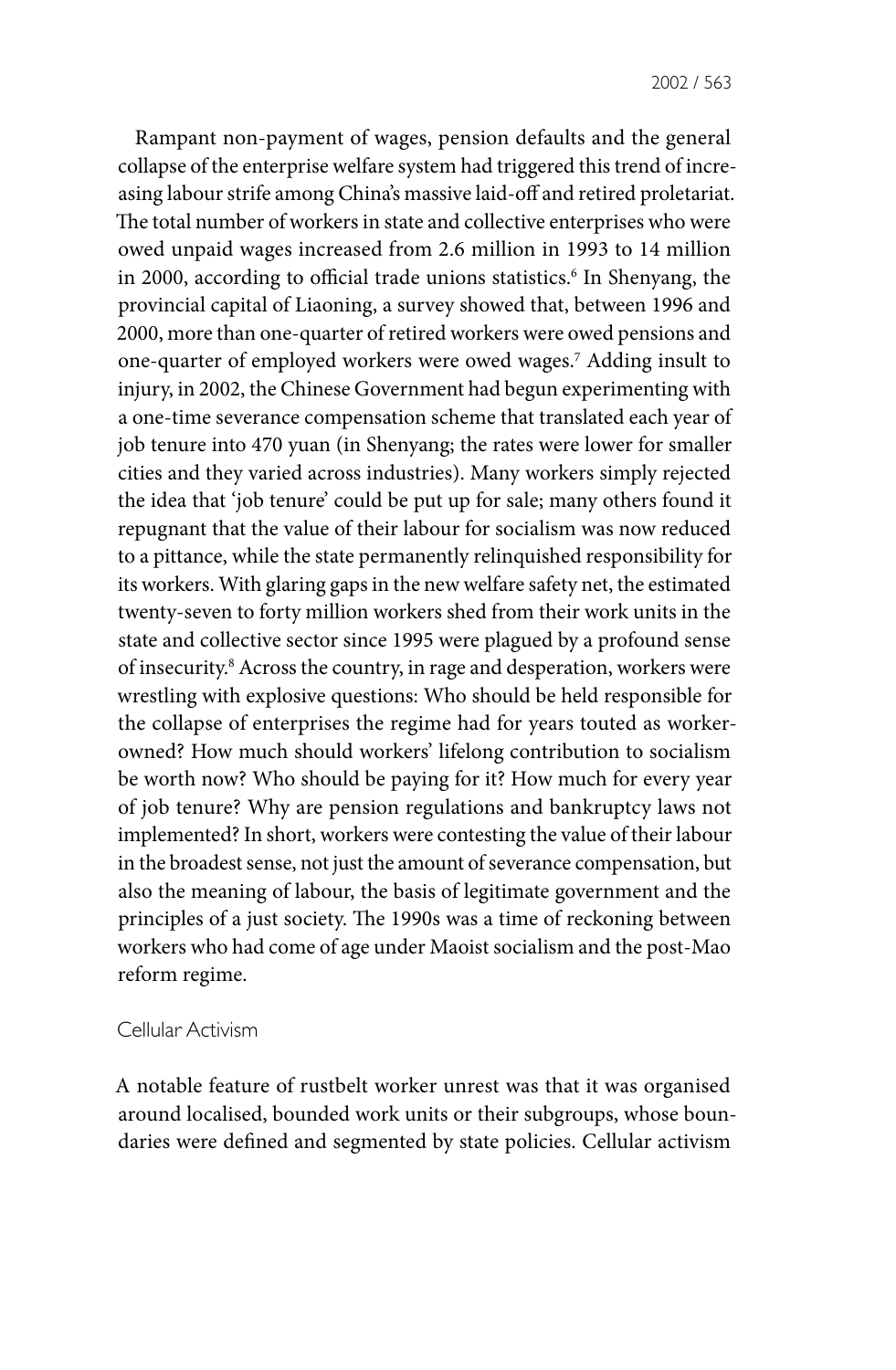deviated from the mode of organised labour movement *à la* Polish Solidarity (see Wilson's essay in the present volume). It was also different from the quiet, hidden and atomistic forms of everyday resistance characteristic of socialist industrial workplaces or authoritarian political systems. But cellular activism was not the result of myopic worker consciousness, nor was it simply a concession to state repression of cross-factory networking. Its prevalence had to do with how workers' interests were constituted in the reform period. Decentralisation of economic decision-making, from the central to the local government and down to enterprise management (in the name of enterprise autonomy), had created localised communities of interest and responsibilities. Workers laid the blame for pension and wage arrears on their enterprises and local governments because these agents had been given the power and responsibility to manage SOEs. Decentralisation was coupled with market competition, giving rise to uneven and unequal economic conditions for enterprises even among those in the same region or city. On top of these differences, state policies continued to accord different, albeit minuscule, entitlements and compensation to workers in different industries, cohorts or forms of unemployment, resulting in bewildering variations of worker interests. This fragmentation of the working class into cellular interest groups did not paralyse collective action, but it did drive wedges between workers and channelled them into dispersed units of activism.

Worker protests were shaped not just by what happened in the realm of production. Equally important was the social reproduction of labour—that is, how workers survive beyond their participation in and dependence on wage work—and how it shaped the interests and capacities of rustbelt workers. Work unit housing was a critical factor in facilitating and limiting labour activism in the rustbelt. Residential quarters for SOE workers were self-contained and all-encompassing communities where work and nonwork lives took place in the same locality. This pattern facilitated communication and aggregation of interests during moments of labour conflict. Yet, during the same period, of enterprise bankruptcy and massive unemployment, workers also became property owners as urban housing reform allowed them to purchase the property rights for their welfare housing units at below market price. Workers could sell, rent out or pass these properties on to their offspring, even after plant closure and retirement. Housing was perhaps the most enduring and important redistributed good. No matter how desperate workers were in the workplace, homeownership cushioned them from destitution and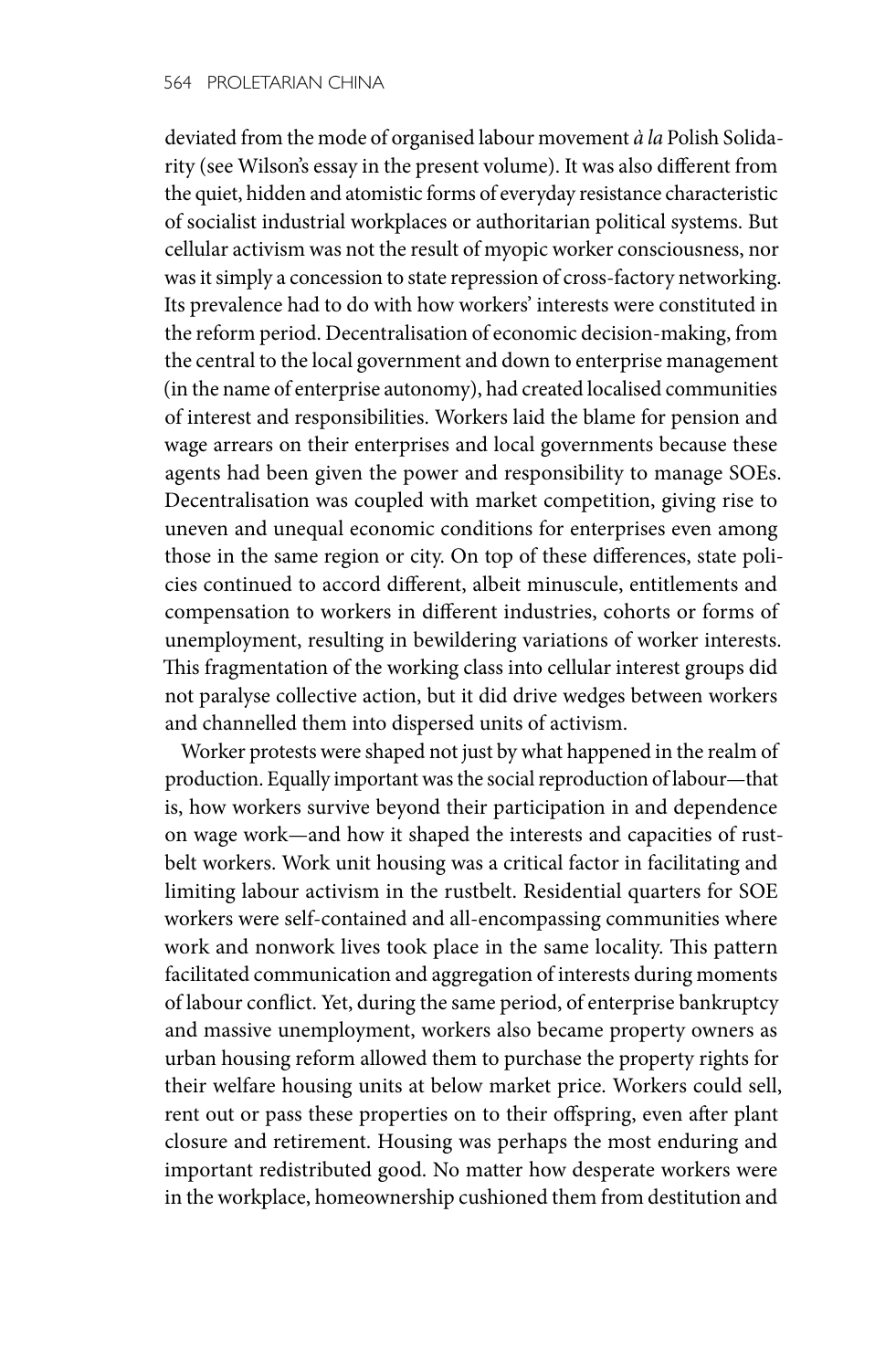dispossession caused by market competition, instilling a degree of dependence on and allegiance to the reform regime that had also marginalised them. Herein lies the structural limit for rustbelt workers' insurgency.

### Moral-Economy Protests?

Some students of Chinese labour have suggested that labour unrest was a form of moral-economy protest.9 Nostalgic for lost subsistence rights, Chinese workers drew on pre-reform ideological legacies of state paternalism and the old class rhetoric to demand restoration of traditional entitlements. This moral-economy interpretation is valid but inadequate. Although workers' resistance was driven by a restorative and subsistence ethic, I also found other, coexisting political and cultural logics that impelled worker activism. Rather than seeing workers as locked in some traditional political mentality harking back to the past, it is more accurate to see a repertoire of multiple worker subjectivities formed through workers' participation in ongoing institutional transformation. Chinese legal reform from the 1990s to the 2000s—no matter how partial and uneven—imparted new conceptions of workers' rights, interests and agency, as did the regime's continual adherence to Mao's notion of the masses. Citizens' rights to legal justice and the legitimacy of the masses to rebel against corrupt officials were equally powerful frames of labour mobilisation. Therefore, we should emphasise the coexistence of the working class, the citizen and the subaltern as equally important, if also shifting, political subjectivities through which workers were compelled to act. Following Göran Therborn, Chinese workers, as social actors or subjects, could turn ideology into power, finding resources to act and resist in the same ideological appellations that were intended to subjugate them.10 Like the making of class, we cannot predict what will happen but can explain the trajectory of when and which ideological interpellation underlies what collective action. In the process of waging these struggles, workers also contributed to pushing legal and welfare reform in new directions.

In this drama of labour insurgency, the Chinese Government devised a 'carrot and stick' approach to divide and conquer leaders and ordinary workers and differentiated laterally organised dissent from local cellular mobilisations. In the aftermath of the Liaoyang protests, officials rushed to offer workers most of the money they were owed. At the same time, the local news media condemned protest leaders as troublemakers who